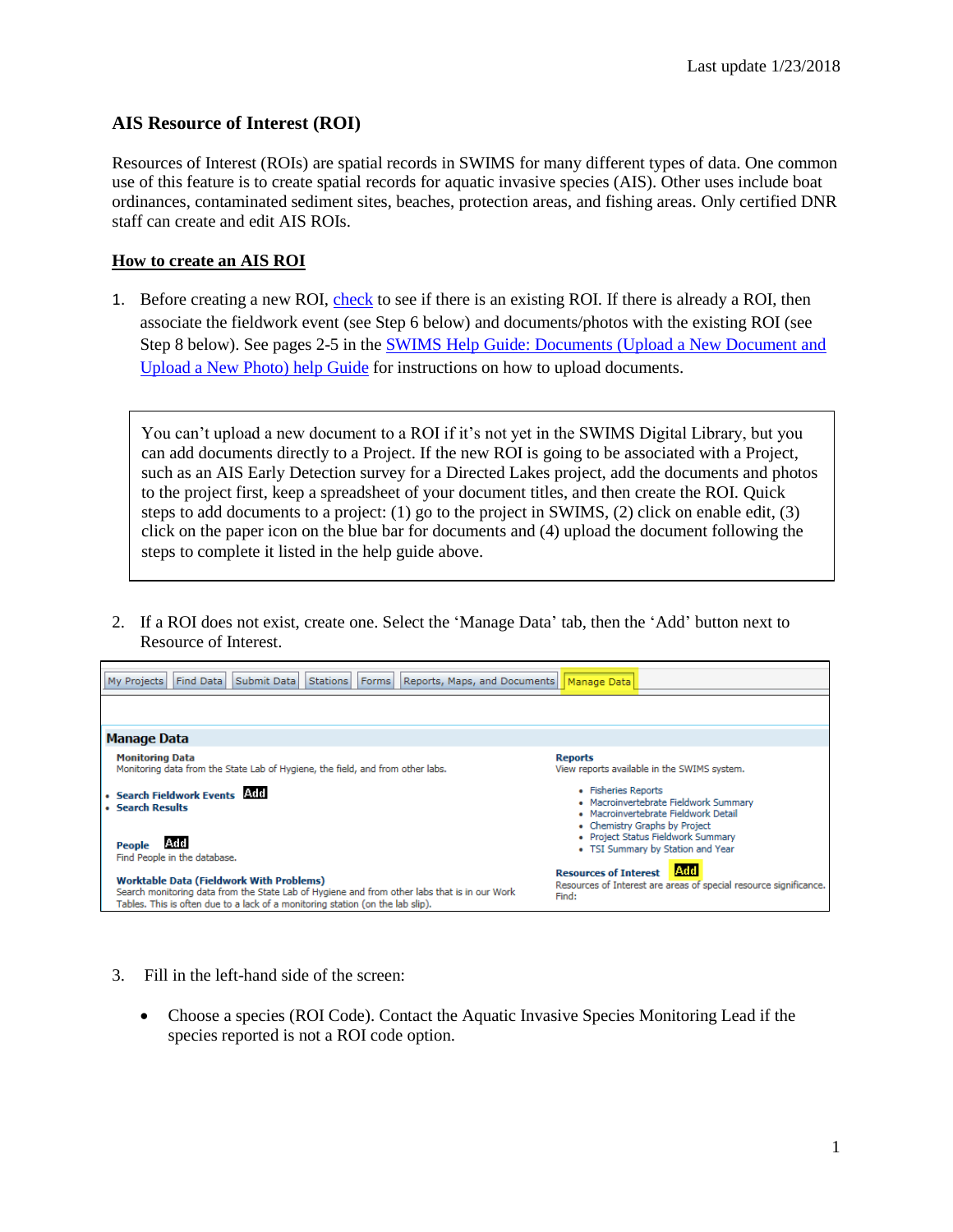| My Projects             | Find Data<br>Submit Data<br><b>Stations</b><br><b>Forms</b><br>Reports, Maps, and Docum |
|-------------------------|-----------------------------------------------------------------------------------------|
|                         | Home -> Enter New Resource of Interest (ROI)                                            |
|                         | ROI Code <sup>*</sup> Curly-Leaf Pondweed                                               |
| Name                    |                                                                                         |
| <b>Description</b>      |                                                                                         |
| Parent ROI              | <b>Assign Parent ROI</b><br><b>Clear Parent ROI</b>                                     |
| <b>Bio. Common Name</b> | v                                                                                       |
| Status <sup>*</sup>     | $\checkmark$                                                                            |
| Subtype                 | v                                                                                       |
| <b>Start Date</b>       | (mm/dd/yyyy)                                                                            |
| <b>End Date</b>         | (mm/dd/yyyy)                                                                            |
| Comments                |                                                                                         |
| <b>Save</b>             |                                                                                         |

- Enter a name—this is usually the location described by waterbody name. If it is not a lake, use the, and station ID #, i.e. Tomorrow River (10017231). Keep name as brief as possible. There is a 60-character limit.
- Enter a short description, i.e. The CLP was found in a patch 50 yards east of the access point.
- Status: refer to the status guidance [https://dnrx.wisconsin.gov/swims/downloadDocument.do?id=127413817.](https://dnrx.wisconsin.gov/swims/downloadDocument.do?id=127413817)
- Assign the [AIS Status](https://dnrx.wisconsin.gov/swims/downloadDocument.do?id=127413817) as determined by the Verifier. If you are not sure, consult the Regional [DNR AIS Coordinator.](http://dnr.wi.gov/lakes/invasives/Contacts.aspx?role=AIS_RE_COORD)
- Start Date—this is the date the invasive species was found.
- Comments: Add any other details that could be useful about the discovery and confirmation of the species at the ROI location.
- 4. Fill in the locational information on the right-hand side of the screen.
	- The type of locational information (point, line, or area) depends on whether the occurrence is in a lake, stream, or wetland. For submerged species in lakes, an area (lake polygon) is best. For riparian species in lakes, a point is best. For populations on streams and wetlands, a point or line is best. See the ELT General Instructions in Step 5 below for other options.

| ٨ | <b>Create point from a Lat/Long Coordinate:</b> |                                                                                               |
|---|-------------------------------------------------|-----------------------------------------------------------------------------------------------|
|   | Choose Format:                                  |                                                                                               |
|   | <b>O</b> Decimal Degree                         |                                                                                               |
|   | $\bigcirc$ Degree and Decimal Minute            |                                                                                               |
|   | $\bigcirc$ Degree, Minute and Second            |                                                                                               |
|   | Latitude:                                       | Degree:                                                                                       |
|   | Longitude:                                      | Degree:                                                                                       |
|   | Go                                              |                                                                                               |
|   | <b>Zoom to a Waterbody</b>                      |                                                                                               |
|   |                                                 |                                                                                               |
|   |                                                 | Enter part of waterbody name or WBIC (at least 3 characters), then click to select from list: |
|   | Feature Type: <sup>●</sup> Point ○ Line ○ Area  |                                                                                               |
|   | Go                                              |                                                                                               |
|   |                                                 |                                                                                               |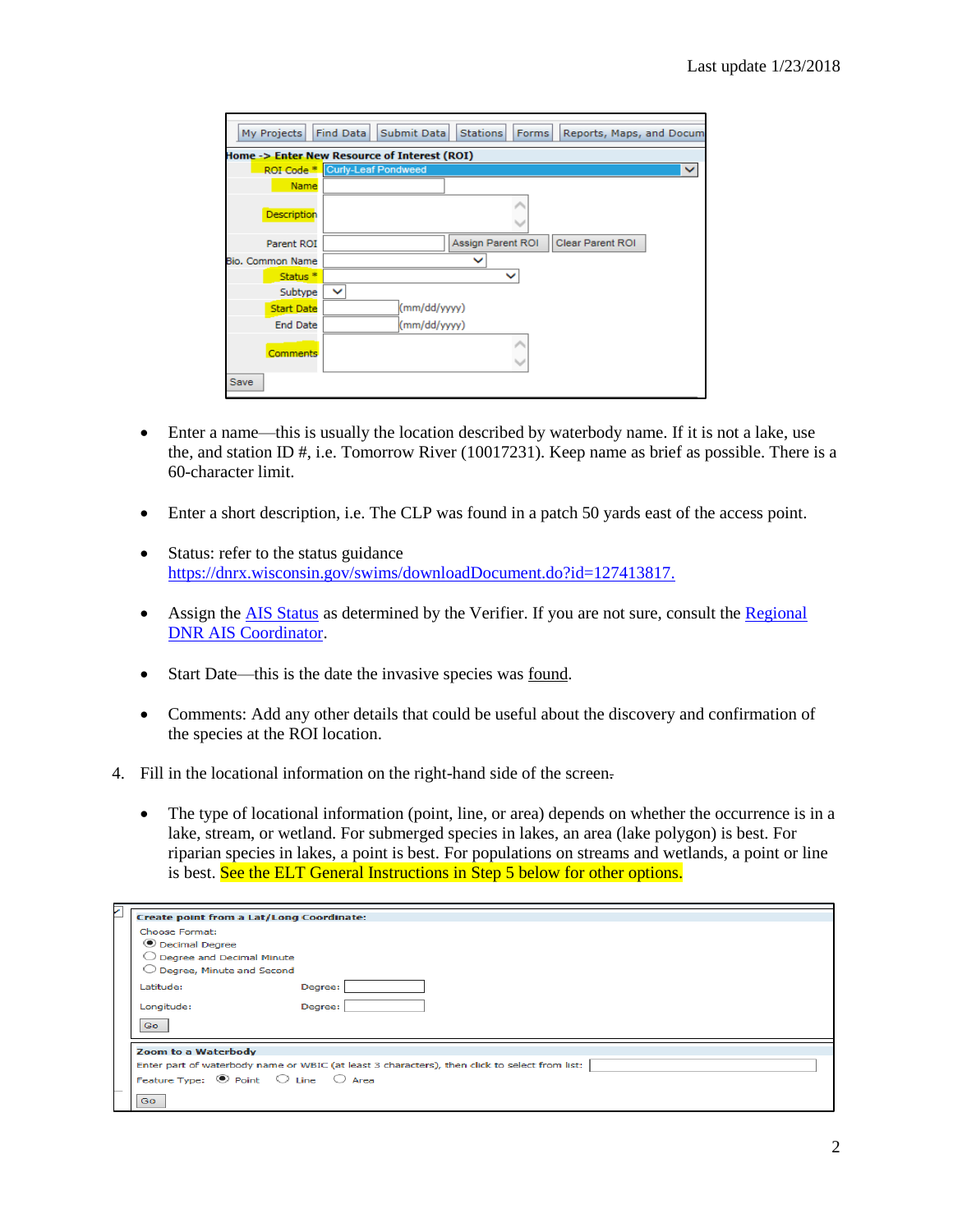5. The [ELT v3 General Instructions](https://prodoasint.dnr.wi.gov/swims/downloadDocument.do?id=150696608) will walk you through remaining mapping steps.

Create your point using decimal degrees (most common) OR you can select a specific waterbody using the Zoom to a Waterbody option.

- It is important to make sure you select a hydro layer so that the Water Body Identification Code (WBIC) for the waterbody and watershed information shows up for the ROI.
- If the AIS is not located directly in a waterbody or on the shoreline, the latest version of ELT allows you to choose a hydrology layer as a "reference point."
- It is also possible to create a freehand polygon, which is very useful for shoreline and wetland species. When doing this, the nearest stream or lake needs to be selected as a reference point.

After hitting 'Save' on the mapping portion of the ROI, you will be taken back to the ROI creation screen. Click '**Save'** on the bottom left-hand side of the screen. DO NOT close the ROI until you attach documents. Once closed, a new ROI will not be visible in SWIMS until the next day.

- 6. Add fieldwork documentation to this ROI
	- Once you've saved the AIS ROI you will need to add the Fieldwork event that was the basis for the ROI. Click 'Enable Edit' on the bottom of the left-hand side of the screen and then click 'ROI Detail'.
	- If the fieldwork event hasn't been entered yet, just make a note in the ROI comments that it will be entered and attached to the ROI later (see Edit an AIS ROI on page 8). Various ROI lists provided to Regional DNR AIS Coordinators will serve as a reminder to add the fieldwork when it is available.

|                     | My Projects Find Data Submit Data                         |                          | Stations Forms Reports, Maps, and Documents Manage Data |              |                                                    |             |                     |                            |                 |                          |                                         |
|---------------------|-----------------------------------------------------------|--------------------------|---------------------------------------------------------|--------------|----------------------------------------------------|-------------|---------------------|----------------------------|-----------------|--------------------------|-----------------------------------------|
|                     | Home -> Edit Resource of Interest (ROI)                   |                          |                                                         |              |                                                    |             |                     |                            |                 |                          |                                         |
|                     | System ID 122867967                                       |                          |                                                         |              | <b>Parent ROI</b>                                  |             |                     |                            |                 |                          |                                         |
|                     | ROI Code * Curly-Leaf Pondweed                            |                          |                                                         | $\checkmark$ | <b>ROI Code</b>                                    | <b>Name</b> | <b>Status</b>       | <b>Subtype</b>             |                 | <b>Waterbody Name</b>    |                                         |
|                     | Name Lost Lake                                            |                          |                                                         |              |                                                    |             |                     | No data available in table |                 |                          |                                         |
|                     |                                                           |                          |                                                         |              |                                                    |             |                     |                            |                 |                          |                                         |
| Description         |                                                           |                          |                                                         |              | <b>Child ROIs</b>                                  |             |                     |                            |                 |                          |                                         |
|                     |                                                           |                          |                                                         |              | <b>ROI</b> Code                                    | <b>Name</b> | <b>Status</b>       | <b>Subtype</b>             |                 | <b>Waterbody Name</b>    |                                         |
| <b>Parent ROI</b>   | <unnamed></unnamed>                                       | <b>Assign Parent ROI</b> | Clear Parent ROI                                        |              |                                                    |             |                     | No data available in table |                 |                          |                                         |
| Bio, Common Name    | Curly-Leaf Pondweed                                       | $\checkmark$             |                                                         |              |                                                    |             |                     |                            |                 |                          |                                         |
| Status <sup>*</sup> | Observed                                                  | $\checkmark$             |                                                         |              | <b>Projects</b>                                    |             |                     |                            |                 |                          | <b>Create New Project Link h</b>        |
| Subtvpe             | $\checkmark$                                              |                          |                                                         |              | <b>Project ID</b>                                  |             | <b>Project Name</b> | <b>Project Start</b>       |                 | <b>Project End</b>       | <b>Status</b>                           |
| <b>Start Date</b>   | 05/14/2015<br>(mm/dd/yyyy)                                |                          |                                                         |              |                                                    |             |                     | No data available in table |                 |                          |                                         |
| <b>End Date</b>     | (mm/dd/yyyy)                                              |                          |                                                         |              |                                                    |             |                     |                            |                 |                          |                                         |
|                     |                                                           |                          |                                                         |              | <b>Fieldwork Events</b>                            |             |                     |                            |                 |                          | <b>Create New Fieldwork Event Links</b> |
| Comments            |                                                           |                          |                                                         |              | <b>Group Desc</b>                                  |             | Account #           | <b>Start Date</b>          |                 | <b>Field Description</b> |                                         |
|                     |                                                           |                          |                                                         |              | <b>/</b> □ Jim Guckenberg                          |             |                     | 05/14/2015 08:00 AM        |                 |                          |                                         |
| Save and Return     | Save                                                      |                          |                                                         |              | $\rho \nearrow \widehat{\mathfrak{m}}$ Gary Heeler |             |                     | 05/10/2015 02:00 PM        |                 |                          |                                         |
|                     |                                                           |                          |                                                         |              |                                                    |             |                     |                            |                 |                          |                                         |
|                     | Back to Browse   ROI Location   ROI Detail   Disable Edit |                          |                                                         |              | <b>ROI/Action Associations</b>                     |             |                     |                            |                 |                          | <b>Create New Action Link b</b>         |
|                     |                                                           |                          |                                                         |              | <b>ROI/Action Desc.</b>                            |             | <b>Action Code</b>  | <b>Action Desc.</b>        |                 | <b>Start Date</b>        | <b>EndDate</b>                          |
|                     |                                                           |                          |                                                         |              |                                                    |             |                     | No data available in table |                 |                          |                                         |
|                     |                                                           |                          |                                                         |              |                                                    |             |                     |                            |                 |                          |                                         |
|                     |                                                           |                          |                                                         |              | <b>ROI/People Associations</b>                     |             |                     |                            |                 |                          | <b>Create New People Link</b>           |
|                     |                                                           |                          |                                                         |              | <b>Name</b>                                        | Org.        | Role                | <b>Start Date</b>          |                 | <b>EndDate</b>           |                                         |
|                     |                                                           |                          |                                                         |              |                                                    |             |                     | No data available in table |                 |                          |                                         |
|                     |                                                           |                          |                                                         |              |                                                    |             |                     |                            |                 |                          |                                         |
|                     |                                                           |                          |                                                         |              | <b>ROI/Document Associations</b>                   |             |                     |                            |                 |                          | <b>Create New Document Link h</b>       |
|                     |                                                           |                          |                                                         |              | <b>Title</b>                                       |             |                     | <b>URL</b>                 | <b>Comments</b> |                          |                                         |
|                     |                                                           |                          |                                                         |              |                                                    |             |                     | No data available in table |                 |                          |                                         |
|                     |                                                           |                          |                                                         |              |                                                    |             |                     |                            |                 |                          |                                         |

• To add the fieldwork, click the paper icon in the 'Fieldwork Events' box. A separate window will open. Click on 'Search Fieldwork'.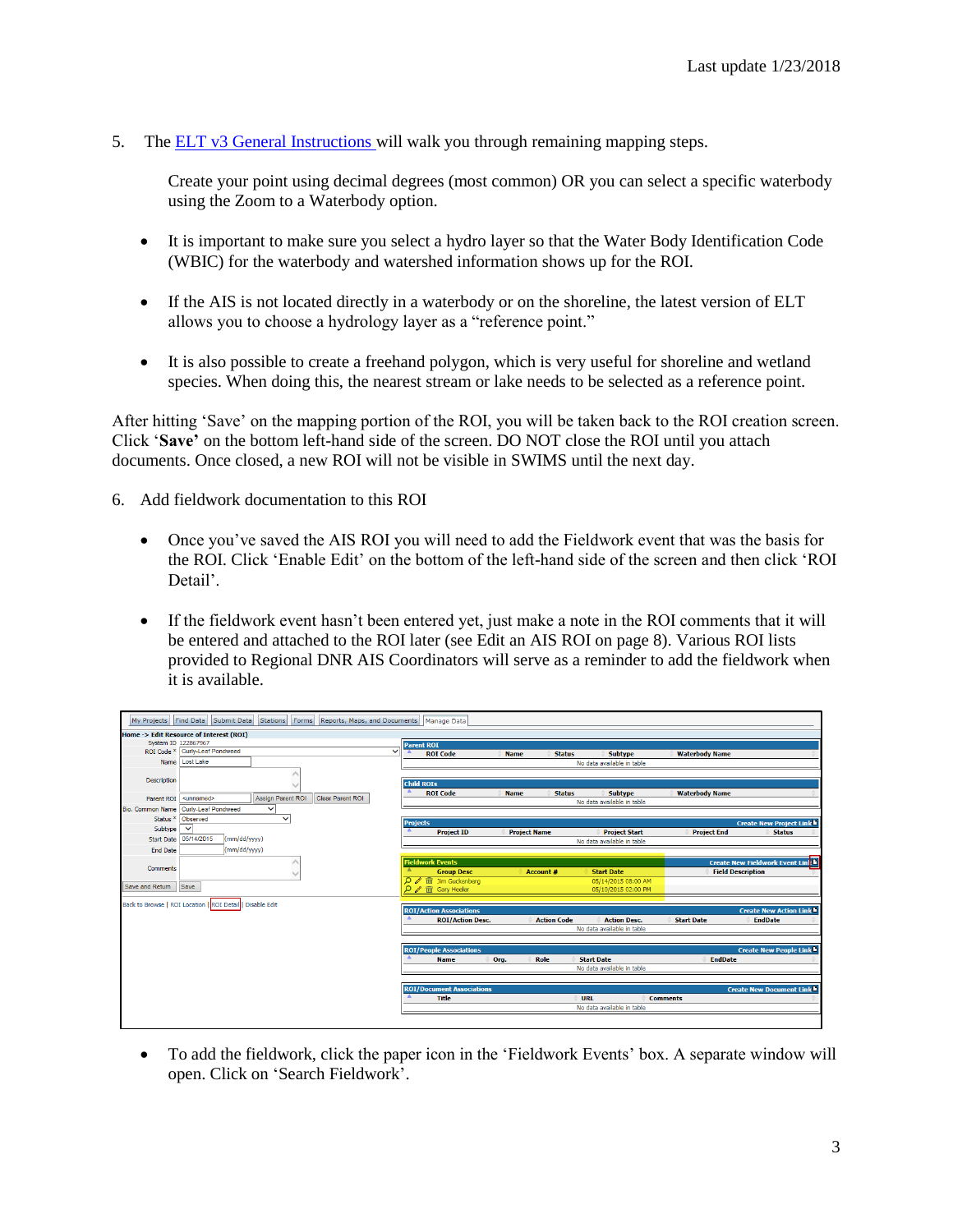|                          | My Projects   Find Data   Submit Data   Stations   Forms                                          |                         |  |
|--------------------------|---------------------------------------------------------------------------------------------------|-------------------------|--|
|                          | Home -> Enter New ROI Link to Fieldwork Event<br>Fields denoted with an asterisk (*) are REQUIRED |                         |  |
| Fieldwork Event Id *   0 |                                                                                                   | <b>Search FieldWork</b> |  |
| <b>Save and Return</b>   |                                                                                                   |                         |  |

• In the next window that opens, there are several ways to search for the specific fieldwork event. Choosing too many introduces errors and may not yield results. The easiest way to search is the 'Database Key (fieldwork\_seq\_no)'. If the fieldwork has been entered, you can find open it and find this number at the end of the url as highlighted below. If you don't have this number, try searching a combination of the date and station ID or WBIC.





• Once you submit the query, you'll get a list of results. Click on the magnifying glass to make sure the fieldwork is the correct one for the ROI. Hit the back arrow on your screen to go back to the list once you're finished checking. Then click on the arrow in the black circle to add the Fieldwork Event ID # to the search window. Click on 'Save and Return' to add it to the ROI.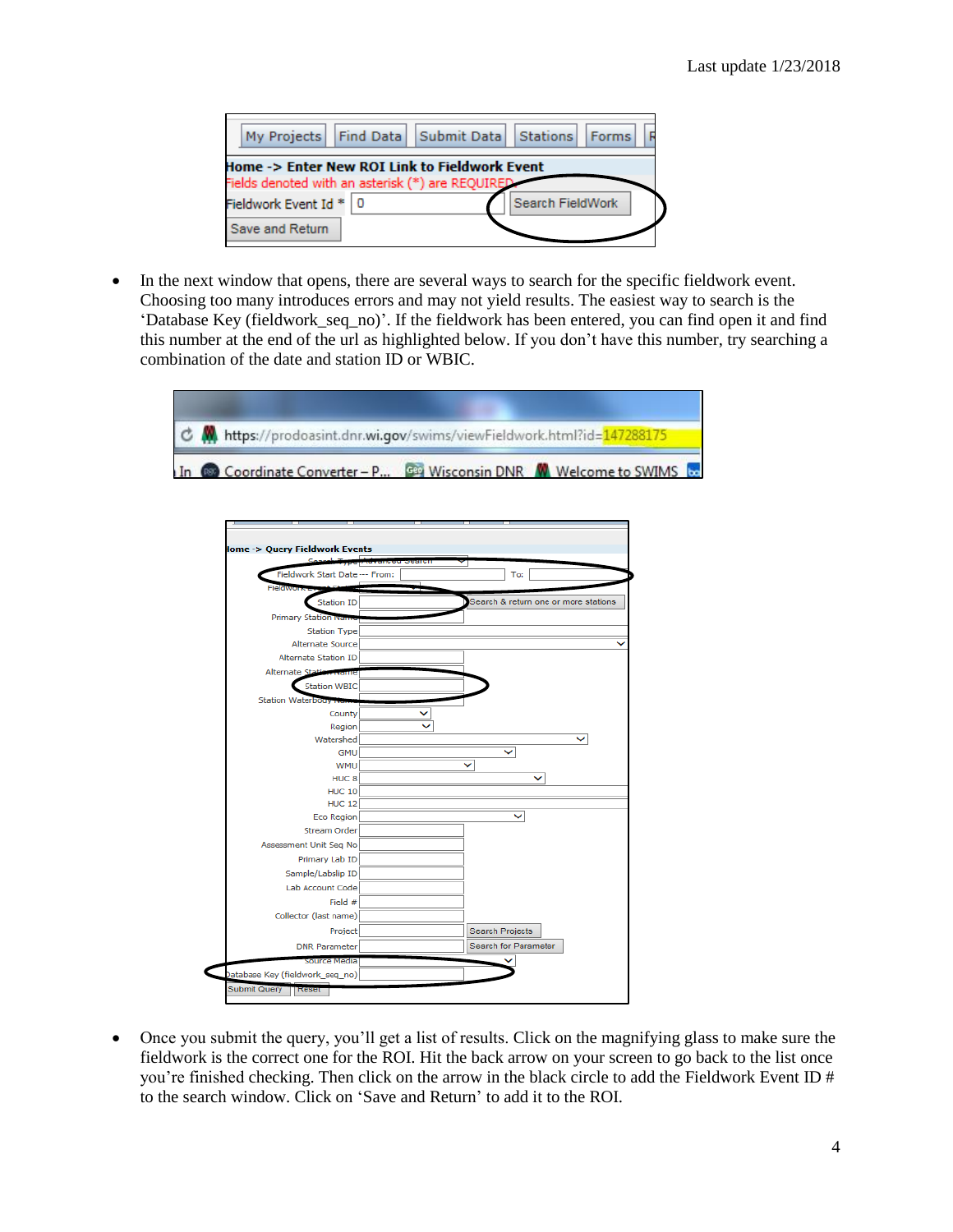| o۵<br>07/10/2010 |                               | гаке<br>Clarity<br>Monitoring<br>2010 | Landsat<br>Satellites | <b>COMPLETE</b>                                         | 10003092         | Elizabeth 742800<br>Lake            | Elizabeth<br>Lake | 02/21/2012  |
|------------------|-------------------------------|---------------------------------------|-----------------------|---------------------------------------------------------|------------------|-------------------------------------|-------------------|-------------|
| ີ                | on Ins Innin                  | ATS.<br>Incident<br><b>Danasi</b>     | Data                  | COMPLETE                                                |                  | 10002000 Elizabeth 240000 Elizabeth |                   | 0.411112011 |
|                  |                               |                                       |                       |                                                         |                  |                                     |                   |             |
|                  |                               |                                       |                       |                                                         |                  |                                     |                   |             |
|                  |                               |                                       |                       | <b>Jome -&gt; Enter New ROI Link to Fieldwork Event</b> |                  |                                     |                   |             |
|                  | Fieldwork Event Id * 85831287 |                                       |                       | ields denoted with an asterisk (*) are REQUIRED.        | Search FieldWork |                                     |                   |             |

- 7. Add people/organization associations to the ROI.
	- On the ROI Detail page, click the paper icon in the 'ROI/People Associations' box. A separate window. Click on 'Search People' to get to the query page for people or type "herbarium" or "zoology" into 'Organization Name' to get a list of locations where voucher specimens are housed.

|                    | ome "> Emer KOT/Feople EmK                      |                                  |                                       |                 |              |               |
|--------------------|-------------------------------------------------|----------------------------------|---------------------------------------|-----------------|--------------|---------------|
|                    | elds denoted with an asterisk (*) are REQUIRED. |                                  |                                       |                 |              |               |
| pi SeqNo* 66204869 |                                                 |                                  |                                       |                 |              |               |
| P SeqNo*           | $\overline{0}$                                  | Search People                    |                                       |                 |              |               |
|                    | Quick Find by Name:                             |                                  |                                       |                 |              |               |
| Role*              | v                                               |                                  |                                       |                 |              |               |
| Status*            | ◡                                               | Query People - Internet Explorer |                                       |                 |              |               |
| tart Date*         | 12/28/2017                                      |                                  | <b>JULIALE WALET HILEYFALEU MUTHE</b> |                 |              |               |
| <b>End Date</b>    |                                                 |                                  |                                       | System (SWIMS)  |              |               |
| Comments           |                                                 | <b>Find Data</b><br>My Projects  | Submit Data                           | <b>Stations</b> | <b>Forms</b> | Reports, Maps |
|                    |                                                 |                                  |                                       |                 |              |               |
| ave and Return     |                                                 | <b>Home -&gt; Query People</b>   |                                       |                 |              |               |
|                    |                                                 |                                  | Search Type Advanced Search           | v               |              |               |
| ack                |                                                 | Last Name Scherer                |                                       |                 |              |               |
|                    |                                                 | <b>First Name</b>                |                                       |                 |              |               |
|                    |                                                 | <b>Organization Name</b>         |                                       |                 |              |               |
|                    |                                                 | <b>Volunteer Id</b>              |                                       |                 |              |               |
|                    |                                                 | Salutation Line 2                |                                       |                 |              |               |
|                    |                                                 | Email                            |                                       |                 |              |               |
|                    | The Official Internet site f                    | <b>Status Code</b>               |                                       |                 |              |               |
|                    | 101 S. Webster Street, F                        | <b>Application Role</b>          |                                       |                 |              |               |
| dnr.wi.gov         |                                                 | <b>Affiliation Role</b>          |                                       |                 |              |               |
|                    |                                                 | <b>Start Date</b>                |                                       |                 |              |               |
|                    |                                                 | <b>End Date</b>                  |                                       |                 |              |               |
|                    |                                                 | Official Waterbody Name          |                                       |                 |              |               |
|                    |                                                 | <b>MRIC</b>                      |                                       |                 |              |               |
|                    |                                                 |                                  |                                       |                 |              |               |
|                    |                                                 |                                  |                                       |                 |              |               |

Enter a person or organization's name and Submit Query.

Click the little black arrow next to the person/organization to select it. You'll see an IP SeqNO\* added to the previous page. Here you will:

- Select the appropriate role in the drop down. In most cases, the role will be 'VERIFIED'. If you are specifying the herbarium or museum, the status should be 'VOUCHER\_HOUSED'.
- The Status should be 'Active'.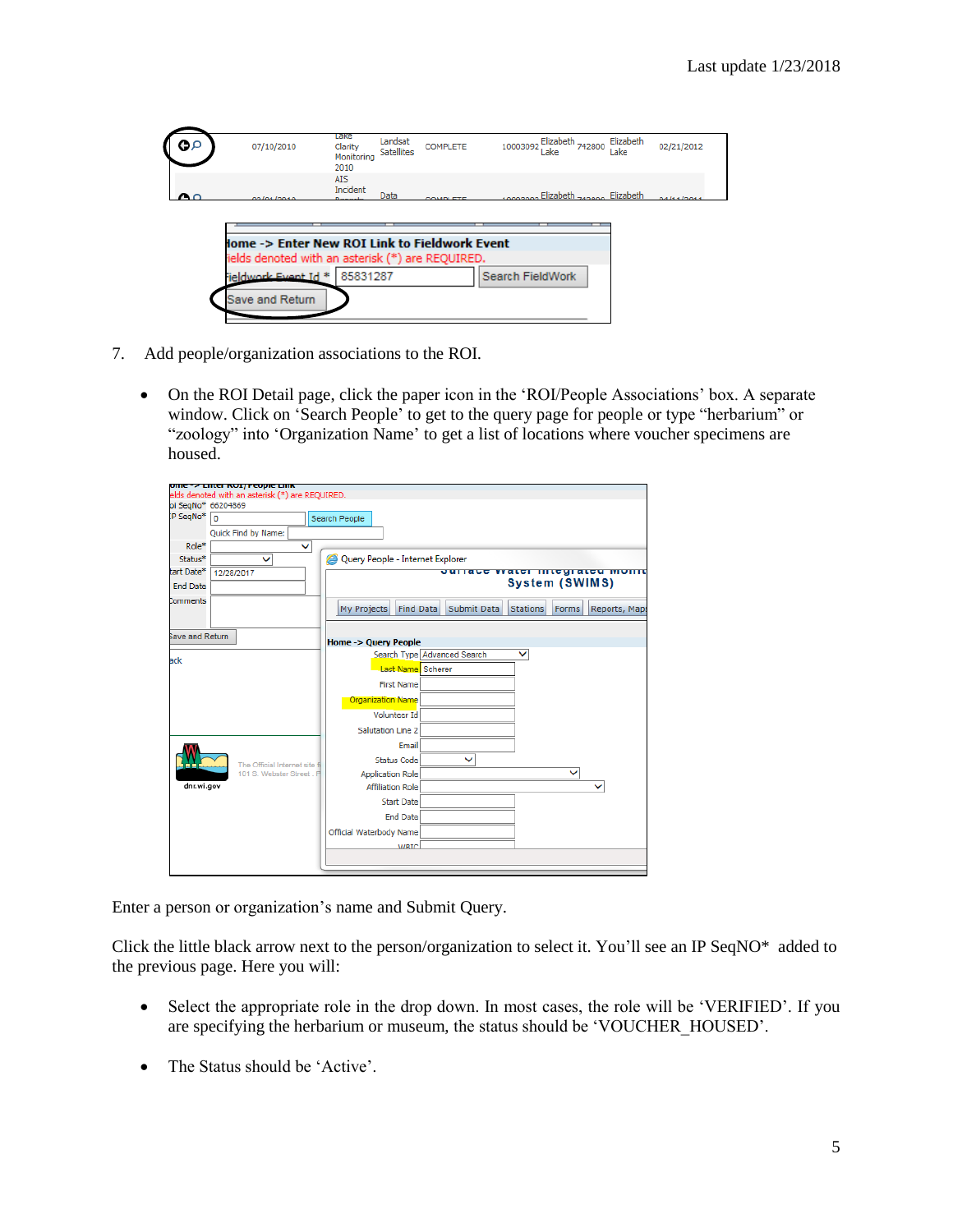- The Start Date should be the date the record was verified by the person or taken to the location, if known.
- To add a second verifier, repeat the steps above.
- 8. Attach photos, scanned datasheets, emails, or other relevant information to the ROI. Start by clicking on the paper icon at the end of ROI/Document Associations.

|                   | Home -> Edit Resource of Interest (ROI)                   |                   |                  |              |                                                                      |                     |                       |                                       |                            |                          |                                                   |
|-------------------|-----------------------------------------------------------|-------------------|------------------|--------------|----------------------------------------------------------------------|---------------------|-----------------------|---------------------------------------|----------------------------|--------------------------|---------------------------------------------------|
|                   | System ID 110707754<br>ROI Code * Curly-Leaf Pondweed     |                   |                  | $\checkmark$ | <b>Parent ROI</b>                                                    |                     |                       |                                       |                            |                          |                                                   |
|                   | Name Lost Lake                                            |                   |                  |              | <b>ROI</b> Code                                                      | <b>Name</b>         | <b>Status</b>         | Subtype                               | <b>Waterbody Name</b>      |                          |                                                   |
|                   |                                                           |                   |                  |              |                                                                      |                     |                       | No data available in table            |                            |                          |                                                   |
| Description       |                                                           |                   |                  |              | <b>Child ROIs</b>                                                    |                     |                       |                                       |                            |                          |                                                   |
| Parent ROI        | <unnamed></unnamed>                                       | Assign Parent ROI | Clear Parent ROI |              | <b>ROI</b> Code                                                      | Name                | <b>Status</b>         | Subtype<br>No data available in table | <b>Waterbody Name</b>      |                          |                                                   |
| Bio, Common Name  | Curly-Leaf Pondweed                                       | $\checkmark$      |                  |              |                                                                      |                     |                       |                                       |                            |                          |                                                   |
| Status *          | Verified and Vouchered                                    | $\checkmark$      |                  |              | <b>Projects</b>                                                      |                     |                       |                                       |                            |                          |                                                   |
| Subtype           | $\check{ }$                                               |                   |                  |              | <b>Project ID</b>                                                    | <b>Project Name</b> |                       | <b>Project Start</b>                  | <b>Project End</b>         |                          | <b>Create New Project Link h</b><br><b>Status</b> |
| <b>Start Date</b> | 06/16/2014<br>(mm/dd/yyyy)                                |                   |                  |              |                                                                      |                     |                       | No data available in table            |                            |                          |                                                   |
| End Date          | (mm/dd/yyyy)                                              |                   |                  |              |                                                                      |                     |                       |                                       |                            |                          |                                                   |
|                   | Collected by Jeanne Scherer and                           |                   |                  |              | <b>Fieldwork Events</b>                                              |                     |                       |                                       |                            |                          | <b>Create New Fieldwork Event Link h</b>          |
|                   | Comments submitted to State Herbarium in 2014.            |                   |                  |              | <b>Group Desc</b>                                                    |                     |                       | Account #                             | <b>Start Date</b>          | <b>Field Description</b> |                                                   |
| Save and Return   | Save                                                      |                   |                  |              | Jeanne S Scherer, Katrina V Punzel                                   |                     |                       |                                       | 06/16/2014 11:00 AM        |                          |                                                   |
|                   |                                                           |                   |                  |              |                                                                      |                     |                       |                                       |                            |                          |                                                   |
|                   | Back to Browse   ROI Location   ROI Detail   Disable Edit |                   |                  |              | <b>ROI/Action Associations</b>                                       |                     |                       |                                       |                            |                          | <b>Create New Action Link h</b>                   |
|                   |                                                           |                   |                  |              | <b>ROI/Action Desc.</b>                                              |                     | <b>Action Code</b>    | <b>Action Desc.</b>                   | <b>Start Date</b>          |                          | <b>EndDate</b>                                    |
|                   |                                                           |                   |                  |              |                                                                      |                     |                       | No data available in table            |                            |                          |                                                   |
|                   |                                                           |                   |                  |              |                                                                      |                     |                       |                                       |                            |                          |                                                   |
|                   |                                                           |                   |                  |              |                                                                      |                     |                       |                                       |                            |                          |                                                   |
|                   |                                                           |                   |                  |              | <b>ROI/People Associations</b><br><b>Name</b>                        |                     |                       |                                       | Role                       | <b>Start Date</b>        | <b>EndDate</b>                                    |
|                   |                                                           |                   |                  | Ω            | P <sup>T</sup> Graham, Susan<br>ffil Wis State Herbarium, UW Madison |                     | Org.<br>Wisconsin DNR | Wis State Herbarium, UW Madison       | VERIFIED<br>VOUCHER HOUSED | 02/18/2016<br>02/22/2016 | <b>Create New People Link h</b>                   |
|                   |                                                           |                   |                  |              |                                                                      |                     |                       |                                       |                            |                          |                                                   |
|                   |                                                           |                   |                  |              | <b>ROT/Document Associations</b>                                     |                     |                       |                                       |                            |                          | <b>Create New Document Link h</b>                 |

• In the window that opens, click 'Search Document' and enter the name of the document and click on 'Submit'. If for some reason, the title doesn't work, try searching by one or two of the other options on the form.

| Roi SegNo* 110707754 | <b>Home -&gt; Enter ROI/Document Link</b><br>Fields denoted with an asterisk (*) are REQUIRED.                    |                                                                                                                                                                                                                                                                                                                                                                                                                                                                                                                                   |
|----------------------|-------------------------------------------------------------------------------------------------------------------|-----------------------------------------------------------------------------------------------------------------------------------------------------------------------------------------------------------------------------------------------------------------------------------------------------------------------------------------------------------------------------------------------------------------------------------------------------------------------------------------------------------------------------------|
| Document SeqNo* 0    | <b>Search Document</b>                                                                                            |                                                                                                                                                                                                                                                                                                                                                                                                                                                                                                                                   |
| Document Title*      |                                                                                                                   | $\Box$ $\Box$<br>$\Sigma$<br>Search SWIMS Digital Library - Internet Explorer                                                                                                                                                                                                                                                                                                                                                                                                                                                     |
| URL                  |                                                                                                                   | <b>Wisconsin Department of Natural Resources</b>                                                                                                                                                                                                                                                                                                                                                                                                                                                                                  |
| Comments             |                                                                                                                   | Welcome Ferry.<br><b>Surface Water Integrated Monitoring</b><br>Maureen M   Updates  <br>System (SWIMS)<br>SWDV   Help   Log Off                                                                                                                                                                                                                                                                                                                                                                                                  |
| Save and Return      |                                                                                                                   | My Projects Find Data Submit Data Stations Forms Reports, Maps, and Documents Manage Data                                                                                                                                                                                                                                                                                                                                                                                                                                         |
| dnr.wi.gov           | The Official Internet site for the Wisconsin Department of<br>101 S. Webster Street. PO Box 7921. Madison. Wiscon | Document Title<br>Author Name<br>$\checkmark$<br>Document Type<br>File Name<br>Published Date --- From:<br>To:<br>Document Description<br>$\checkmark$<br>Creating Application Name<br>2)<br>3)<br>Descriptors (Keyword, 1)<br>WBIC, etc.)<br>Document contains ALL entered descriptors<br>$\check{ }$<br><b>Interested Party</b><br>Find Person<br>Reset<br>Submit<br>Currently, you are logged in.<br>For security purposes, you will be logged off<br>automatically after 15 minutes of inactivity,<br>or you can log out now. |
|                      |                                                                                                                   | .WL<br>● 100% ▼                                                                                                                                                                                                                                                                                                                                                                                                                                                                                                                   |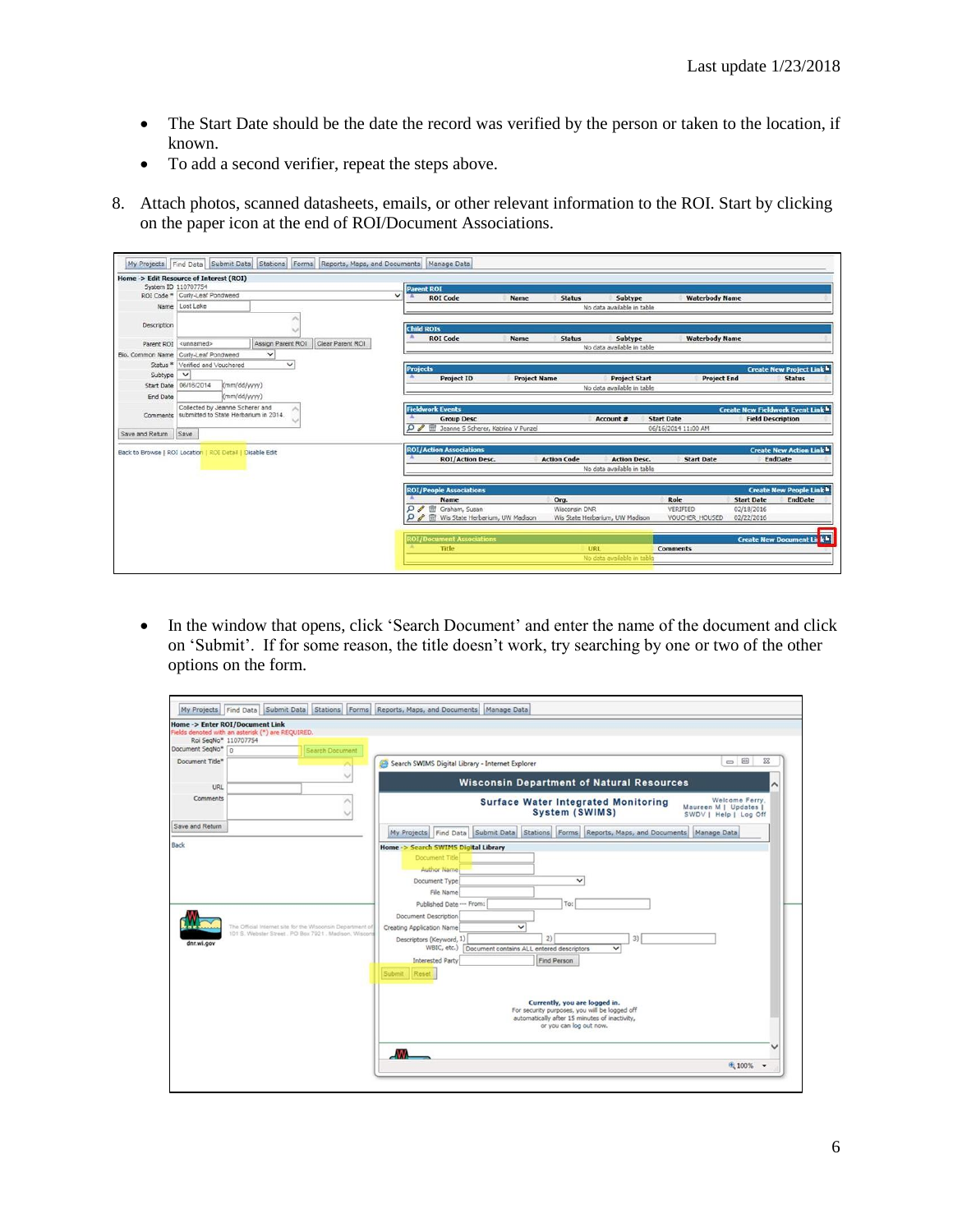• When the search results window opens, select the little black arrow to the left of the document that you want to upload to the ROI to add it to the previous window. In the comment box, add your name and the date with any other pertinent information. Then select 'Save and Return'. The documents will appear in the 'ROI/Document Associations' box.

|                                      |                                                                                                |                                        |                          |  | Welcome to SWIMS - Internet Explorer                                                              |                   |                                                               | $\Box$ $\Box$<br>$\Sigma$                                                                                  |  |
|--------------------------------------|------------------------------------------------------------------------------------------------|----------------------------------------|--------------------------|--|---------------------------------------------------------------------------------------------------|-------------------|---------------------------------------------------------------|------------------------------------------------------------------------------------------------------------|--|
| Roi SegNo* 101494503                 | <b>Home -&gt; Enter ROI/Document Link</b><br>Fields denoted with an asterisk (*) are REQUIRED. |                                        | $\overline{\phantom{a}}$ |  | <b>N &amp; III Orellies EWM</b><br>06302015a                                                      | Scherer           | UZ/17/2U16 TAXONOMY DOCUMENT                                  |                                                                                                            |  |
| Document SegNo* n<br>Document Title* |                                                                                                | <b>Search Document</b><br>$\checkmark$ | c                        |  | <b>Hybrid Sample</b><br>Results of<br>watermilfoils for<br>Ripley, Silver, Park,<br>Garner in SCR | Jeanne<br>Scherer | 03/02/2016 TAXONOMY DOCUMENT Columbia County, Garner-Richland | Ripley-Jefferson County, Silver and Park-<br>County                                                        |  |
| URL<br>Comments                      |                                                                                                |                                        | c                        |  | Flowering Rush<br>follow up email                                                                 | Jeanne<br>Scherer | 03/02/2016 MAP                                                | Email from Cathy Wendt with maps for<br>flowering rush reported in 2012; royd<br>additional map 11/24/2015 |  |
|                                      |                                                                                                | $\sim$                                 | Ω                        |  | Pauguette Park<br>Pond-CLP                                                                        | Scherer           | 02/17/2016                                                    | collected and verified by Susan Graham<br>5/27/2015                                                        |  |
| Save and Return                      |                                                                                                |                                        | o                        |  | Pauguette Park<br>Pond-CLP                                                                        | Scherer           | 02/17/2016 SWIMS PHOTO                                        | collected and verified by Susan Graham<br>5/27/2015                                                        |  |
| Back                                 |                                                                                                |                                        | ໐                        |  | Oconomowoc River<br>DS of CTH F--Zebra Scherer<br>mussell                                         |                   | 02/16/2016 SWIMS PHOTO                                        | Photos provided by Lisa Griffin; collected<br>during volunteer stream monitoring.                          |  |
|                                      |                                                                                                |                                        | c                        |  | Lake Ripley Outlet<br>at Park Road-Curly-<br>leaf pondweed<br>(second jmage)                      | Scherer           | 02/16/2016 SWIMS PHOTO                                        | Specimen provided by Patricia Cicero,<br>collected during stream monitoring                                |  |
|                                      |                                                                                                |                                        | G                        |  | Lake Ripley Outlet<br>at Park Road-Zebra scherer<br>mussels                                       |                   | 02/16/2016 SWIMS PHOTO                                        | Voucher sample provided by Patricia<br>Cicero                                                              |  |
| <b>CLEANANA</b>                      | The Official Internet site for the Wisconsin Departm<br>101 S. Webster Street, PO Box 7921 Map |                                        | c                        |  | Rock Creek at Stony<br>Road- Curly-leaf<br>Pondweed                                               | Scherer           | 02/16/2016 SWIMS PHOTO                                        | Curly-leaf pondweed sample provided by<br>Patricia Cicero during volunteer stream<br>monitoring            |  |
| dnr.wi.gov                           |                                                                                                |                                        | O                        |  | Rock Creek at Stony Jeanne<br>Road-Rusty Crayfish Scherer                                         |                   | 02/16/2016 SWIMS PHOTO                                        | Voucher of rusty crawfish from Patricia<br>Cicero collected during volunteer stream<br>monitoring          |  |
|                                      |                                                                                                |                                        | ℮                        |  | AIS Early Detection<br>2015 Data Form<br>Rock 830700<br><b>AIS Early Detection</b>                | Scherer           | 08/06/2015 SCANNED FORM                                       |                                                                                                            |  |
|                                      |                                                                                                |                                        | c                        |  | 2015 Data Form<br><b>Field Veterans</b><br>Memorial 1289700                                       | Scherer           | 07/29/2015 SCANNED FORM                                       |                                                                                                            |  |
|                                      |                                                                                                |                                        |                          |  |                                                                                                   |                   |                                                               | ● 100%<br>$\overline{\phantom{0}}$                                                                         |  |

9. Add a Project(s) to the ROI. You can associate Projects and ROIs on the 'ROI Details' page. Click on the paper icon in the Projects box. Click on Search Project then use the Project Name or Project ID to query it. As in all other example, just click the arrow for the project you want to add.

|                                                                                                                                   | <u>ourrace water mitegrated monitoring oystem.</u>                                      |
|-----------------------------------------------------------------------------------------------------------------------------------|-----------------------------------------------------------------------------------------|
| Find Data<br>Submit Data<br><b>Stations</b><br>Forms<br>My Projects                                                               | Reports, Maps, and Documents<br>Manage Data                                             |
| me -> Enter New ROI link to Project                                                                                               | Query Projects - Internet Explorer                                                      |
| lds denoted with an asterisk (*) are REQUIRED.<br><b>Search Projects</b><br>$\gamma$ ject $*$                                     | Wisconsin Department of                                                                 |
| ave and Return<br>ck                                                                                                              | <b>Surface Water Integrated</b><br><b>System (SWIM</b>                                  |
|                                                                                                                                   | <b>Submit Data</b><br>My Projects<br><b>Find Data</b><br>Re<br><b>Stations</b><br>Forms |
|                                                                                                                                   | <b>Home -&gt; Query Projects</b>                                                        |
|                                                                                                                                   | <b>Browse Top-level Projects</b>                                                        |
|                                                                                                                                   | <b>Submit Query</b><br>Reset                                                            |
| The Official Internet site for the Wisconsin Department of Nature<br>101 S. Webster Street . PO Box 7921 . Madison, Wisconsin 531 | <b>Project Name</b>                                                                     |
| dnr.wi.gov                                                                                                                        | Project Purpose                                                                         |
|                                                                                                                                   | <b>Project Objective</b>                                                                |
|                                                                                                                                   | <b>Project Outcome</b>                                                                  |
|                                                                                                                                   | Project Id                                                                              |
|                                                                                                                                   | <b>Project Status</b>                                                                   |
|                                                                                                                                   | Project Type<br>◡                                                                       |
|                                                                                                                                   | Project Subtype                                                                         |
|                                                                                                                                   | Project Lead                                                                            |
|                                                                                                                                   | <b>Project Coordinator</b>                                                              |
|                                                                                                                                   | <b>Team Member</b>                                                                      |
|                                                                                                                                   | <b>Equipment Lead</b>                                                                   |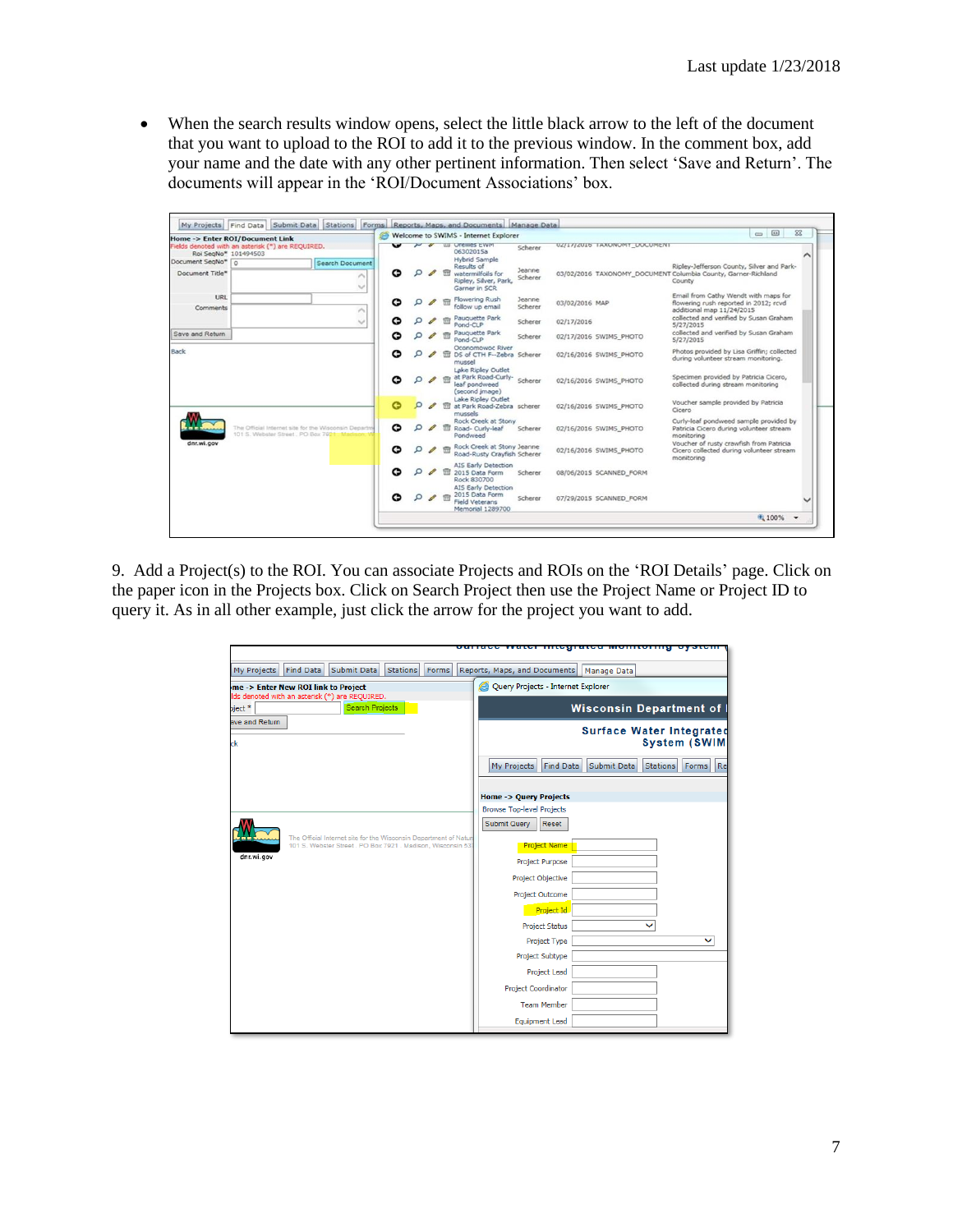**9.** Once documents, fieldwork events, projects and People have been added to the ROI, click on 'Save and Return' to see the finished ROI. Your ROI will be available to see by query on SWIMS the next day.

## **Edit an AIS ROI**

1. There are various reasons to edit a ROI. In all cases, start with a query to find the ROI by clicking on the Manage Data tab and then on Resources of Interest.

| <b>Manage Data</b>                                                                                                                                                                                                                |                                                                                                                              |
|-----------------------------------------------------------------------------------------------------------------------------------------------------------------------------------------------------------------------------------|------------------------------------------------------------------------------------------------------------------------------|
| <b>Monitoring Data</b><br>Monitoring data from the State Lab of Hygiene, the field, and from other labs.                                                                                                                          | <b>Reports</b><br>View reports available in the SWIMS sys                                                                    |
| · Search Fieldwork Events<br>• Search Results                                                                                                                                                                                     | • Fisheries Reports<br>· Macroinvertebrate Fieldwork Su<br>• Macroinvertebrate Fieldwork De<br>• Chemistry Graphs by Project |
| lAdd<br>People<br>Find People in the database.                                                                                                                                                                                    | · Project Status Fieldwork Summa<br>• TSI Summary by Station and Ye                                                          |
| <b>Worktable Data (Fieldwork With Problems)</b><br>Search monitoring data from the State Lab of Hygiene and from other labs that is in our Work<br>Tables. This is often due to a lack of a monitoring station (on the lab slip). | <b>Resources of Interest</b><br>IAdd I<br>Resources of Interest are areas of speci<br>Find:                                  |
| IAdd<br><b>Monitoring Stations</b><br>Search and select a monitoring station.                                                                                                                                                     | • Critical Habitat Areas<br>· Eurasian Water-Milfoil Infestatio<br>• Upland protection areas<br>• High Quality Wetlands      |
| <b>Projects</b><br>"why." behind monitoring data, a convictor of interest, or an action                                                                                                                                           | • Sediment Inventory Sites<br>• Sturgeon Waters                                                                              |

• Search for the ROI by using the ROI Code and then, either the WBIC, Waterbody Name, OR County. If you don't find the ROI with one combination, try another. If the ROI was not associated properly with the WBIC, the combination of ROI Code and County will usually work best.

| My Projects   Find Data   Submit Data     |                 |                               | Sta |  |  |  |  |
|-------------------------------------------|-----------------|-------------------------------|-----|--|--|--|--|
| ome -> Query Resources of Interest (ROIs) |                 |                               |     |  |  |  |  |
|                                           |                 | ROI Code New Zealand Mudsnail |     |  |  |  |  |
| <b>ROI Name</b>                           |                 |                               |     |  |  |  |  |
| roject ID (Grant #)                       |                 |                               |     |  |  |  |  |
| <b>Status</b>                             |                 |                               |     |  |  |  |  |
| Subtype                                   |                 |                               |     |  |  |  |  |
| <b>WBIC</b>                               |                 |                               |     |  |  |  |  |
| Official Waterbody<br>Name                |                 |                               |     |  |  |  |  |
|                                           | County Columbia |                               |     |  |  |  |  |
| Watershed                                 |                 |                               |     |  |  |  |  |
| <b>GMU</b>                                |                 |                               |     |  |  |  |  |
| <b>WMU</b>                                |                 |                               |     |  |  |  |  |
| <b>Submit</b><br>Reset                    |                 |                               |     |  |  |  |  |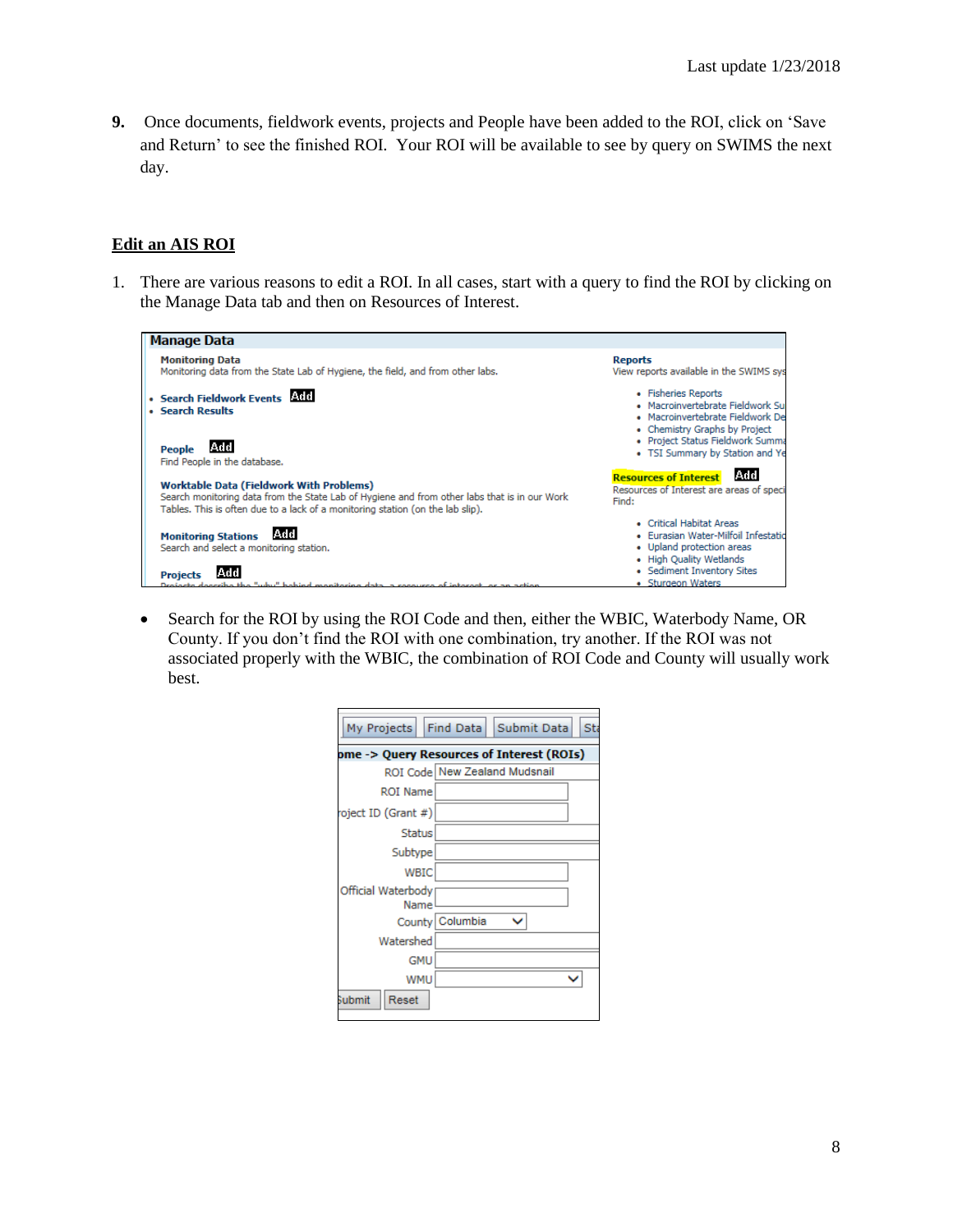• You'll get a result like the image below. Click on the pencil to open the ROI in edit mode.

|                                |     | <b>ROI Code</b>        | <b>Name</b>            | Project ID (Grant #) | <b>Status</b>          | <b>Subtype</b> | <b>Start Year</b> | <b>End Year</b> | <b>WBIC</b> | <b>Waterbody Na</b> |
|--------------------------------|-----|------------------------|------------------------|----------------------|------------------------|----------------|-------------------|-----------------|-------------|---------------------|
| <b><i><u>Desiminad</u></i></b> | A N | <b>THE NZ MUDSNAIL</b> | Rowan Crk -20 M Hwy 51 |                      | Verified and Vouchered |                | 2016              |                 | 1263700     | <b>Rowan Creek</b>  |

- 2. Many AIS ROIs will begin with a status of 'Observed' and need to be updated once verification is complete.
- 3. Assign the [AIS Status](https://dnrx.wisconsin.gov/swims/downloadDocument.do?id=127413817) as determined by the Verifier. If you are not sure, consult the [Regional DNR](http://dnr.wi.gov/lakes/invasives/Contacts.aspx?role=AIS_RE_COORD)  [AIS Coordinator.](http://dnr.wi.gov/lakes/invasives/Contacts.aspx?role=AIS_RE_COORD)
- 4. Next add the People/Organizations associated with the ROI as shown on page 5.
- 5. Add any documentation regarding the verification, such as lab reports or emails, as shown on page 5  $-7.$
- 6. Fieldwork: Sometimes ROIs are created before the original fieldwork event has been added to SWIMS or additional fieldwork may have occurred that should be added. There may have been a site revisit for verification or additional monitoring conducted. Add fieldwork as shown on page 3.
- 7. Other issues have been discovered that need to be addressed by editing a ROI. Several issues found in Central Office SWIMS queries are shared directly with AIS Regional Coordinators with an accompanying document explaining what to do and are not addressed here.
- 8. Once your edits are complete. Click on 'Save and Return'. At that point, you can exit the ROI.

## **Edit Fieldwork Events**

If the species reported was misidentified, you will need to update your fieldwork event.

When you query the ROI, you can click on the pencil to enter edit mode or open the ROI and click on 'Enable Edit' on the bottom of the left side of the page. Then click on 'ROI Details' to go to the details page to find the fieldwork event. Once you find the fieldwork event, click on the pencil to open it in edit mode. If there is no pencil, you won't be able to edit the fieldwork event yourself. Contact the Statewide AIS Monitoring Coordinator for assistance.

|                         | Surface Water Integrated Monitoring System (SWIMS)                          |                            |                                                |                     |                   |                            | Welcome Scherer, Jeanne S   Update           | Reports   He        |
|-------------------------|-----------------------------------------------------------------------------|----------------------------|------------------------------------------------|---------------------|-------------------|----------------------------|----------------------------------------------|---------------------|
| My Projects Find Data   | Submit Data   Stations   Forms   Reports, Maps, and Documents   Manage Data |                            |                                                |                     |                   |                            |                                              |                     |
|                         | Home -> Edit Resource of Interest (ROI)                                     |                            |                                                |                     |                   |                            |                                              |                     |
|                         | System ID 153284328                                                         |                            | <b>Parent ROI</b>                              |                     |                   |                            |                                              |                     |
|                         | ROI Code * New Zealand Mudsnail<br>$\checkmark$                             |                            | <b>ROI Code</b>                                | <b>Name</b>         | <b>Status</b>     | <b>Subtype</b>             | <b>Waterbody Name</b>                        |                     |
|                         | Name   Rowan Crk -20 M Hwy 5                                                |                            |                                                |                     |                   | No data available in table |                                              |                     |
| Description             |                                                                             |                            | <b>Child ROIs</b>                              |                     |                   |                            |                                              |                     |
| Parent ROI              | <b>Assign Parent ROI</b><br><b>Clear Parent ROI</b><br><unnamed></unnamed>  |                            | <b>ROI Code</b>                                | <b>Name</b>         | <b>Status</b>     | <b>Subtype</b>             | <b>Waterbody Name</b>                        |                     |
| <b>Bio. Common Name</b> | $\checkmark$                                                                |                            |                                                |                     |                   | No data available in table |                                              |                     |
| Status <sup>*</sup>     | Verified and Vouchered<br>$\checkmark$                                      |                            |                                                |                     |                   |                            |                                              |                     |
| Subtype                 | $\checkmark$                                                                | <b>Projects</b>            |                                                |                     |                   |                            |                                              | <b>Create New I</b> |
|                         |                                                                             |                            | <b>Project ID</b>                              | <b>Project Name</b> |                   | <b>Project Start</b>       | <b>Project End</b>                           |                     |
| <b>Start Date</b>       | 10/30/2016<br>(mm/dd/yyyy)                                                  | No data available in table |                                                |                     |                   |                            |                                              |                     |
| <b>End Date</b>         | (mm/dd/yyyy)                                                                |                            |                                                |                     |                   |                            |                                              |                     |
|                         | Sample collected for LTT program, Jeff <a></a>                              |                            | <b>Fieldwork Events</b>                        |                     |                   |                            | <b>Create New Fieldwork</b>                  |                     |
| Comments                | Dimick identified them during sample<br>analysis, and Eric North verified.  |                            | <b>Group Desc.</b>                             | Account #           | <b>Start Date</b> | <b>Field Description</b>   |                                              |                     |
| Save and Return         | Save                                                                        |                            | <b><i><u><del></del></u></i></b> mRHEIN, JAMES | WT144               | 10/30/2016        |                            | 80 m upstream of STH 51 43.38671N; 89.39430W |                     |
|                         |                                                                             |                            |                                                |                     |                   |                            |                                              |                     |
|                         | Back to Browse   POI Location   POI Detail   Disable Edit                   |                            | <b>ROI/Action Associations</b>                 |                     |                   |                            |                                              | <b>Create New</b>   |